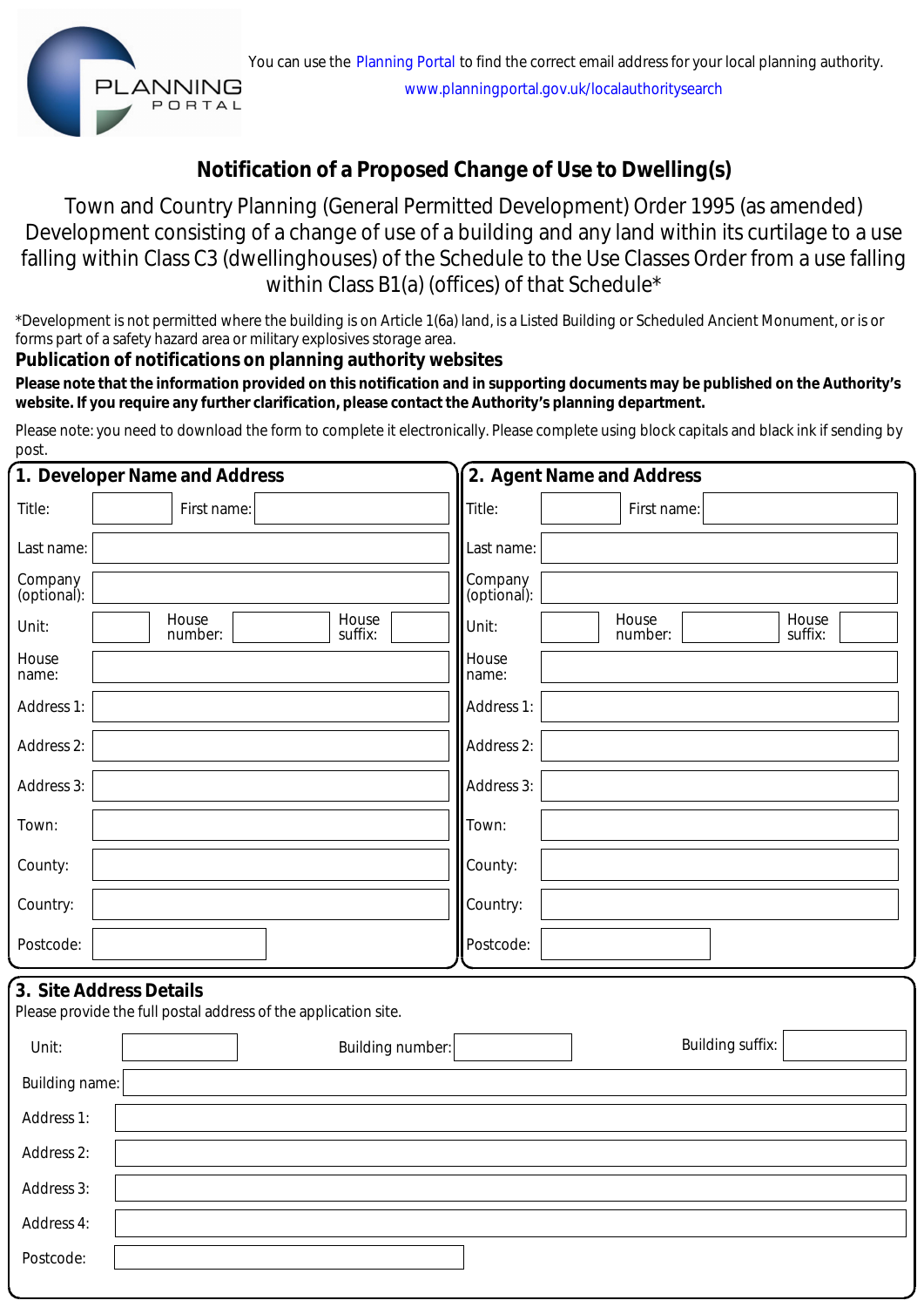#### **4. Description of the Proposed Development**

Please describe the proposed development, including relevant information covering transport and highways impacts of the development; contamination risks on the site; and flooding risks on the site.

If the building was not in use immediately before 30th May 2013, when was it last in use? Date (DD/MM/YYYY)

What was the use of the building immediately before 30th May 2013 or the last use before that date?

#### **5. Checklist**

Please read the following checklist to make sure you have sent all the information in support of your proposal. Failure to submit all information required could result in your notification being deemed invalid. It will not be considered valid until all information required by the Local Planning Authority has been submitted. Please note that as part of this procedure, if any objections are received the Local Planning Authority may require submission of further information at a later date.

All sections of this notification completed in full, dated and signed (typed signature if sent electronically).

A plan indicating the site and showing the proposed development. A plan drawn to an identified scale will assist the authority in assessing your development proposal. Plans can be bought from one of our accredited suppliers using our Buy-a-Plan service (www.planningportal.gov.uk/buyaplan)